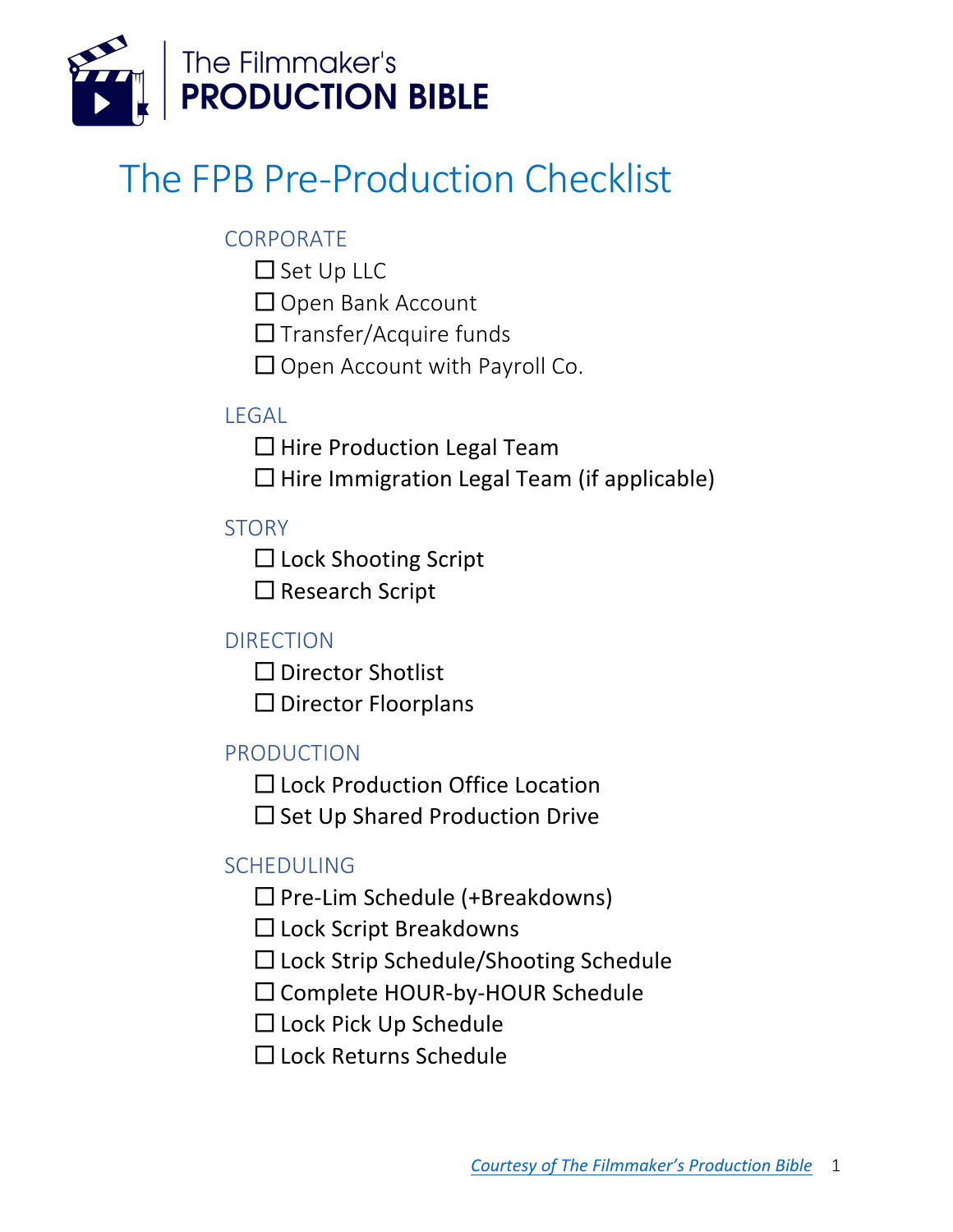

#### BUDGETING & CASHFLOW

- $\square$  Pre-Lim Budget
- $\Box$  Create Cashflow Schedule
- $\Box$  Make List of Budget Actuals / TBDs
- $\Box$  Lock Budget

#### **CREW**

- $\square$  Sign with IATSE (if applicable)
- $\square$  Sign with TEAMSTERS (if applicable)
- $\Box$  Art Director Waiver (if applicable)
- $\square$  Lock Key crew: (see CREW LIST)
- $\square$ --UPM
- $\square$ --1AD
- $\square$ --POC
- $\square$ --DP
- $\square$ --PD
- $\Box$ --KFY GRIP
- $\square$ --GAFFER
- $\square$  --COSTUME DESIGNER
- $\square$  Lock Support Crew
- $\square$  SPECIALTY: Stunts (if applicable)
- $\square$  SPECIALTY: VFX (if applicable)
- $\square$  SPECIALTY: Medics & Ambulance (if applicable)
- $\square$  SPECIALTY: Studio Teacher (if applicable)
- $\Box$  Lock PAs

#### CAST

- $\Box$  Hire Casting Director
- $\square$  Sign with SAG-AFTRA
- $\square$  Send SAG Deposit
- $\Box$  Lock Cast 01: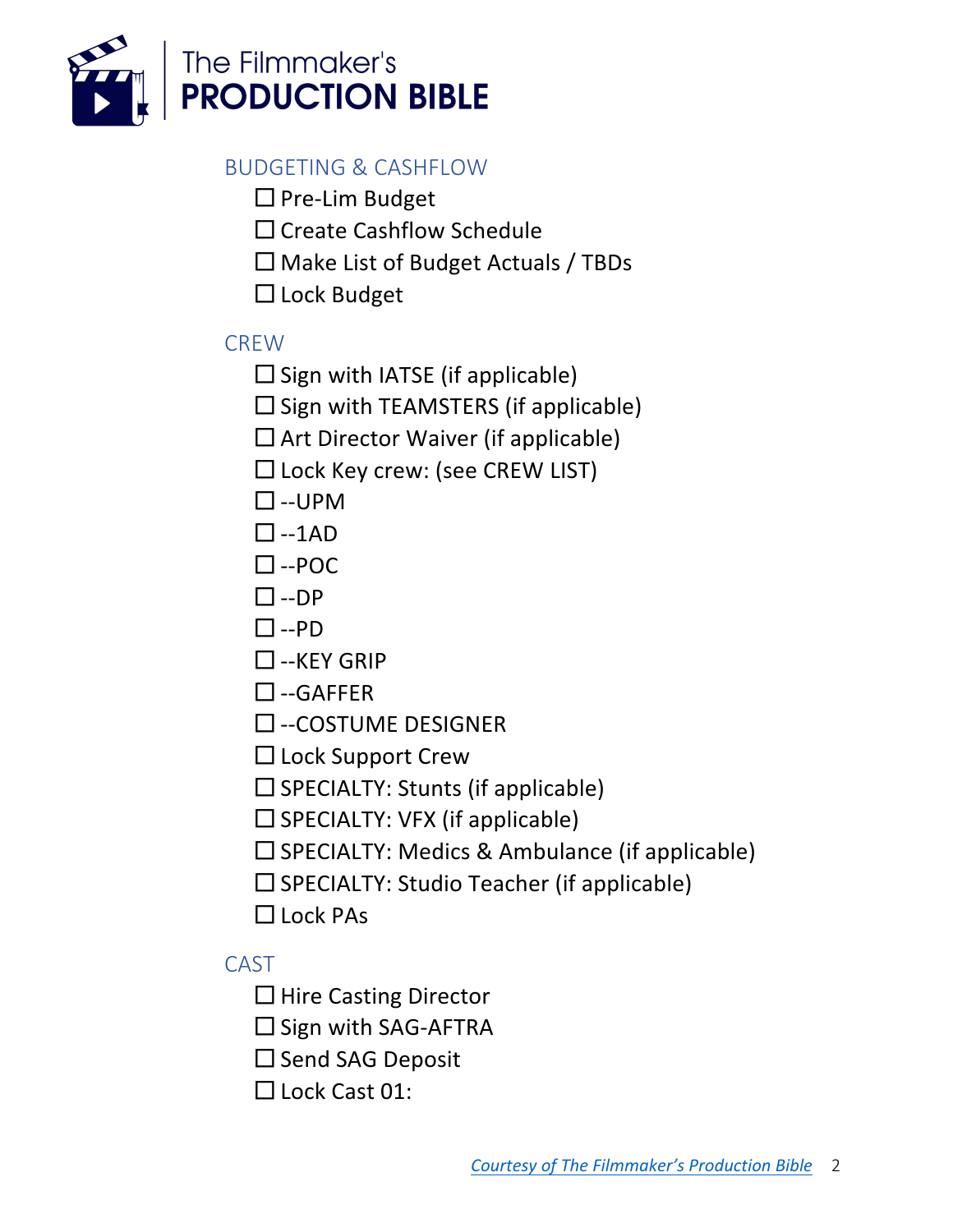

- $\Box$  Lock Cast 02:
- $\Box$  Lock Cast 03:
- $\Box$  Lock Cast 04:
- $\Box$  Lock Cast 05:
- □ Lock Cast 06:
- $\Box$  Lock Cast 07:
- $\Box$  Lock Cast 08:
- $\Box$  Lock Cast 09:
- $\Box$  Lock Cast 10:
- $\Box$  Lock Supporting Roles
- $\Box$  Create Cast List
- $\Box$  Station 12 Cast
- $\Box$  Taft/Hartley Cast

## BACKGROUND

- $\Box$  Lock Background Breakdown by Day
- $\Box$  Hire Background Casting

# **STUNTS**

- $\Box$  Create Stunts Grid
- $\square$  Storyboard Stunt Sequences
- $\square$  Lock Stunt Coordinator
- $\square$  Discuss Stunt Sequences w/ Coordinator

## DRIVING

- $\Box$  Create Driving Grid
- $\square$  Storyboard Driving Sequences
- $\square$  Discuss Driving Sequences w/ Stunt Coordinator & Transpo Coord.

#### VFX

 $\Box$  Create VFX Grid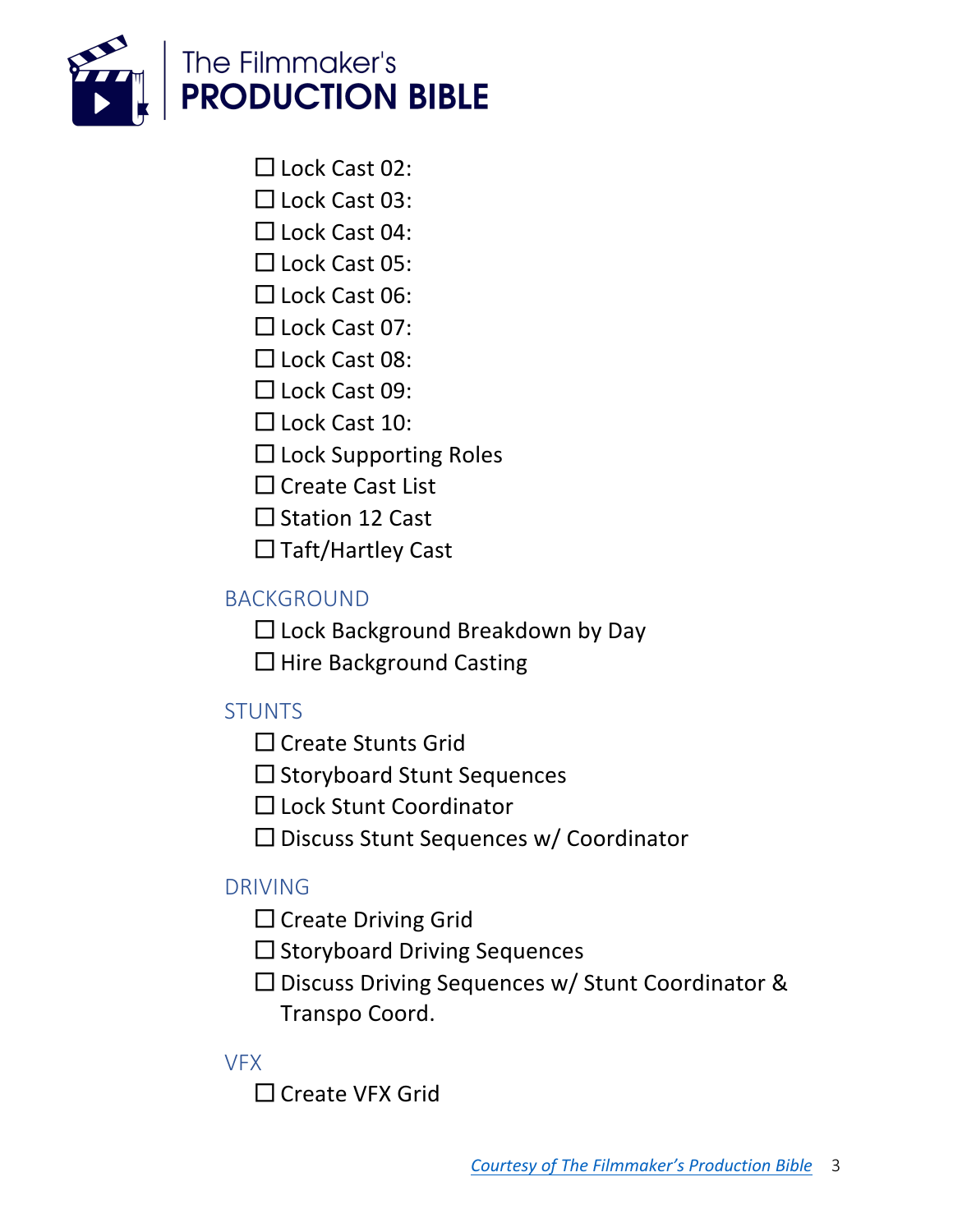

- $\square$  Storyboard VFX Sequences
- $\Box$  Write up VFX Proposal Plan
- □ Lock VFX Supervisor
- $\square$  Discuss VFX Sequences w/ VFX Supervisor

#### **SFX**

- $\Box$  Create SFX Grid
- $\square$  Storyboard SFX Sequences
- $\Box$  Write up SFX Proposal Plan
- □ Lock SFX Supervisor
- $\square$  Discuss SFX Sequences w/ SFX Supervisor

## **MUSIC**

- $\square$  Create Music Grid (if applicable)
- $\square$  Request Clearances (as applicable)

# SET OPERATIONS

- $\Box$  Arrange Craft Services
- $\square$  Arrange Production Rentals

# LOCATIONS

 $\Box$  Create Location List

- $\square$  LOCK LOCATION:
- $\square$  --Sign Location Agreement
- $\square$  --Negotiate Site Fee
- $\square$  --Arrange Parking
- $\square$  --Arrange Holding: Cast, BG, Crafty, Lunch, HMU, Wardrobe
- $\square$  --Acquire Permit
- $\square$  --Arrange Restrooms
- $\square$  --Arrange Trash Haul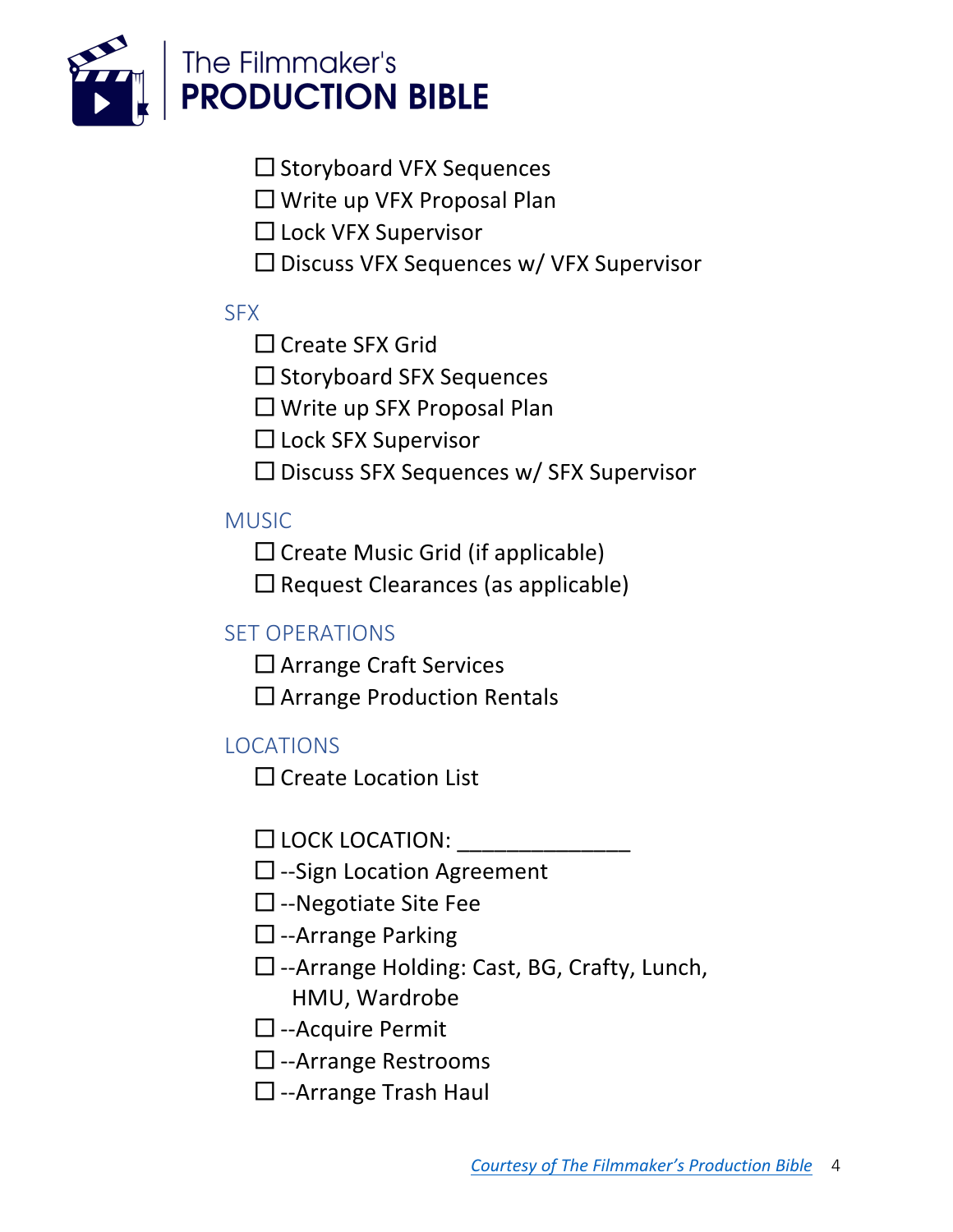

- $\square$  LOCK LOCATION:
- $\square$  --Sign Location Agreement
- $\square$  --Negotiate Site Fee
- $\square$  --Arrange Parking
- □ --Arrange Holding: Cast, BG, Crafty, Lunch, HMU, Wardrobe
- $\Box$  --Acquire Permit
- $\square$  --Arrange Restrooms
- $\square$  --Arrange Trash Haul
- $\square$  LOCK LOCATION:
- $\square$  --Sign Location Agreement
- $\Box$  --Negotiate Site Fee
- $\square$  --Arrange Parking
- $\square$  --Arrange Holding: Cast, BG, Crafty, Lunch, HMU, Wardrobe
- $\Box$  --Acquire Permit
- $\square$  --Arrange Restrooms
- $\Box$  --Arrange Trash Haul
- $\Box$  Order Location Signs
- $\Box$  Create Location Maps
- $\Box$  Arrange Catering
- $\square$  Arrange Location Expendables

#### ART DEPARTMENT

- $\Box$  Get Art Department Breakdown & Budget
- □ Lock Prep Schedule
- $\square$  Complete Vendor List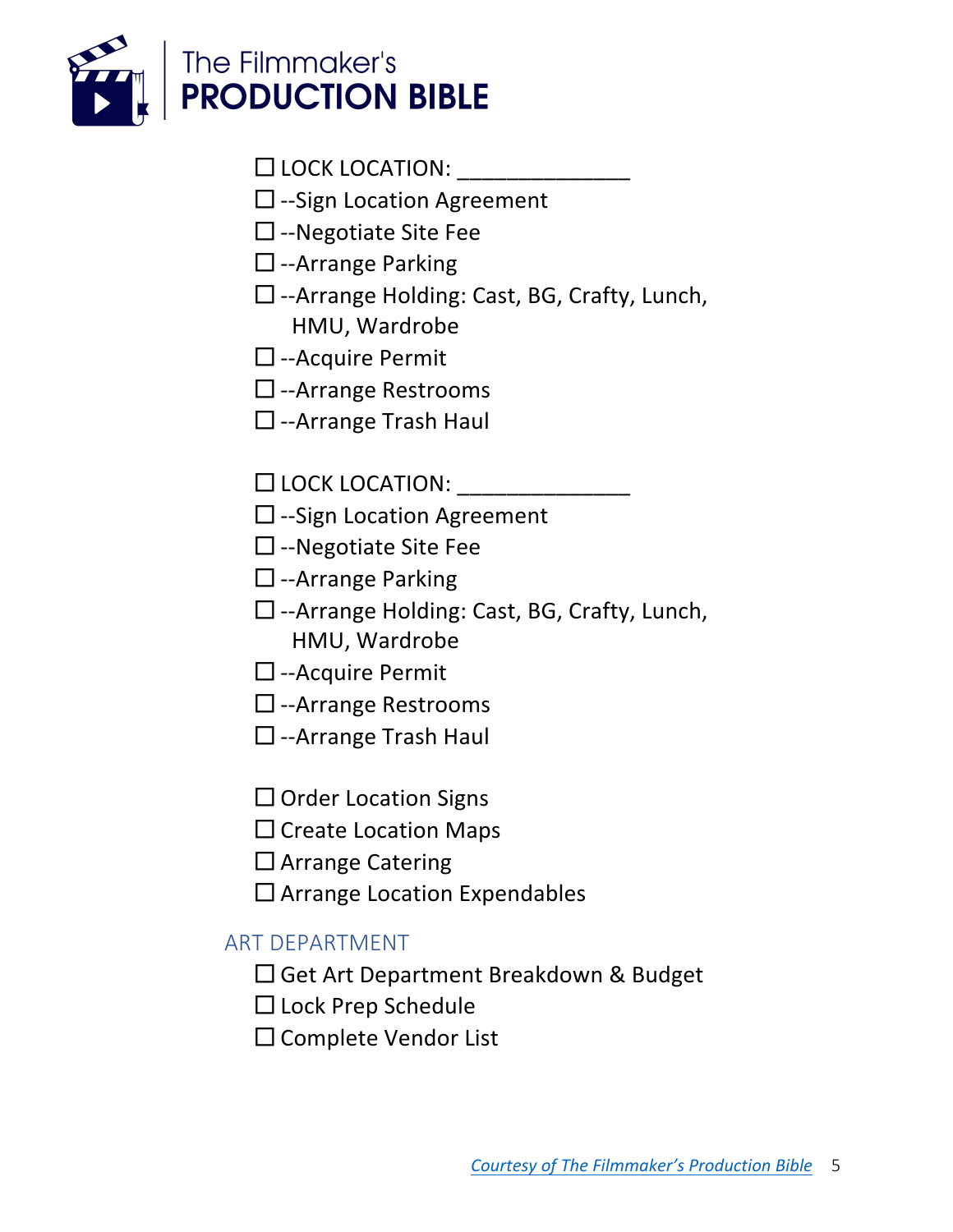

#### WARDROBE/HAIR/MAKE-UP

- $\square$  Get Wardrobe Breakdown & Budget
- $\square$  SPECIALTY WARDROBE:
- $\square$  Complete Vendor List
- $\square$  SPECIALTY HMU:

## SOUND

- $\Box$  Arrange for Sound Package
- $\Box$  Arrange for Sound Expendables
- $\Box$  Arrange for Walkie Rentals
- $\Box$  Arrange Playback Scenes (if applicable)

# CAMERA / G&E

- $\Box$  Purchase Harddrives for Production
- $\Box$  Acquire Camera Quotes
- $\Box$  Acquire G&E Quotes
- $\Box$  Complete Vendor List
- $\Box$  Acquire Generator (if applicable)

# TRANSPORTATION

- $\Box$  Arrange for truck rental
- $\Box$  Arrange for overnight parking
- $\square$  Secure Drivers
- $\Box$  Arrange for Honeywagons & Trailers (if applicable)
- $\square$  Arrange for Honeywagons & Trailers cleaning (if applicable)
- $\square$  SPECIALTY TRANSPO:
- $\square$  Complete Picture Vehicle List
- $\square$  Acquire Picture Vehicles